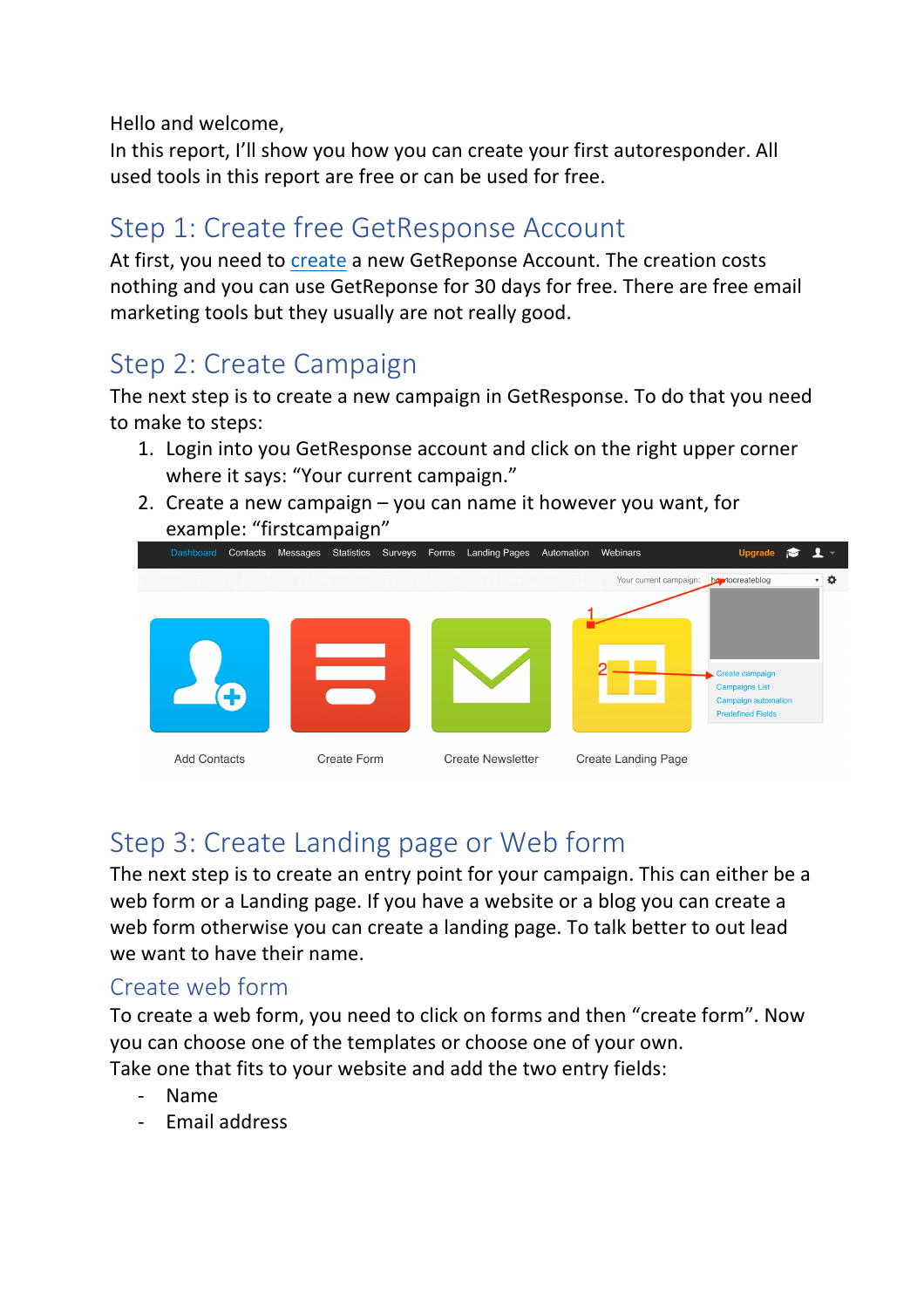### Create Landing page

To create a landing page, you need to go to "Landing Pages" and click on "Create". Now you can choose one of the designs or make your own. Your landing page should have these two entry fields:

- Name
- Email address

## Step 4: Create Autoresponder

Now we come to our last step. Now go to "Messages" and click on "Create autoresponder".

You should now see something like this:



- 1. At first you need to set the day you want to send the message. The counter starts if someone subscribes to your campaign. So, for example, if you set the date to "0" the new lead gets a mail instantly.
- 2. Behind "in" there should be the name of your created campaign. Otherwise select it.
- 3. Now scroll down and click on "New message".
- 4. At first you need to enter a message name, this is only for yourself and your leads will not see them. A name can be for example: First Mail